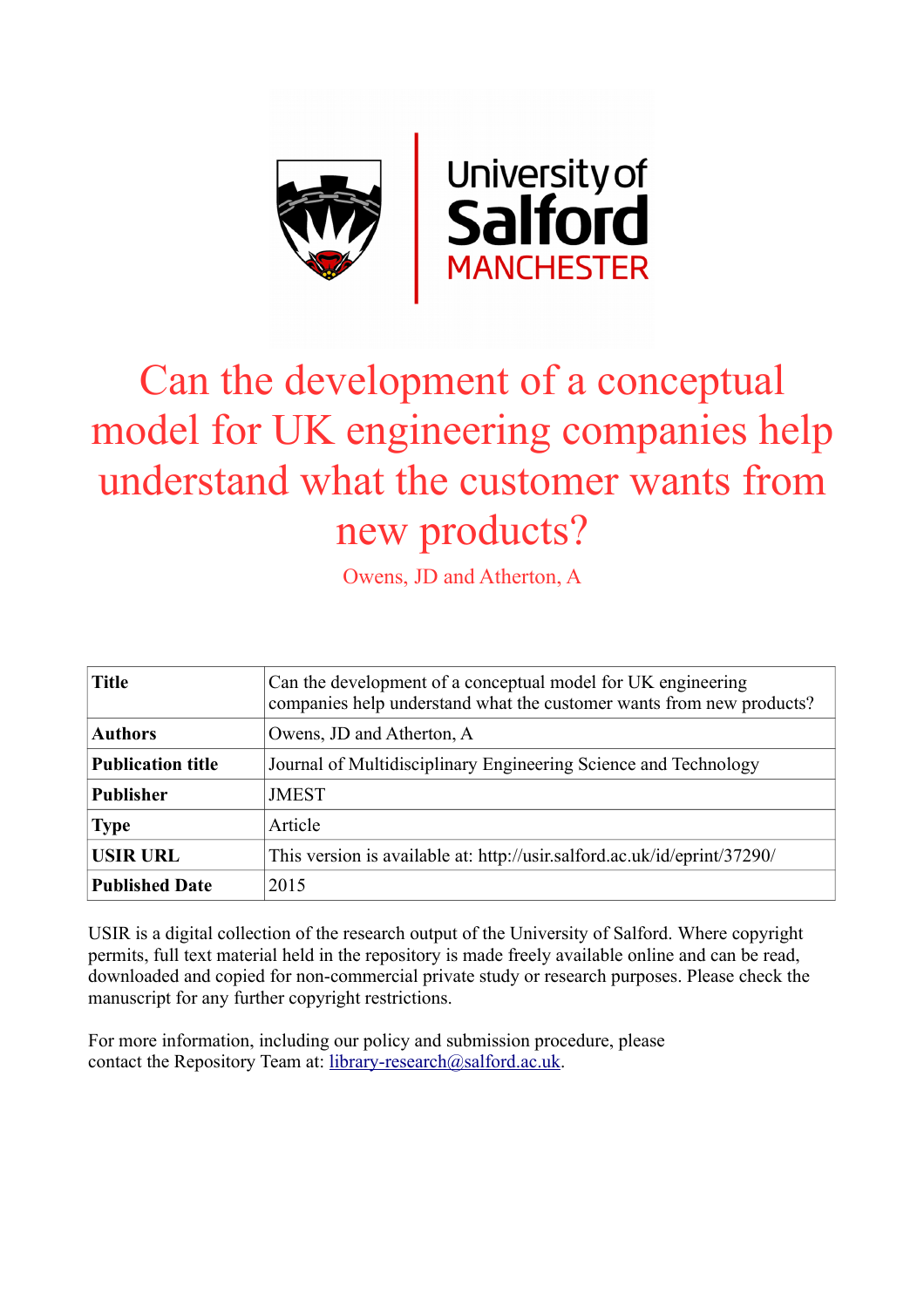# Can The Development Of A Conceptual Model For UK Engineering Companies Help Understand What The Customer Wants From New Products?

**Jonathan D Owens.** Salford Business School, University of Salford, Salford, Greater Manchester. M5 4WT. United Kingdom.

*Abstract***—The long-term survival of a business often hinges upon its ability to successfully introduce new products into the market place. These new products and their successful development can be the lifeblood of a company. Thus, New Product Development (NPD) is a major consideration for most organisations. New products can provide the stimulus for the company to grow and produce profitable returns. Additionally, new products can gain new markets and market shares and subsequently help to defend against competitive pressures. Some businesses not only want to accelerate their NPD efforts, they also like to be a 'first to market' business. However, this strategy has its own risks as well as competitive advantages. There are numerous cases where businesses first to launch a new product did not profit from their innovations as much as their followers. Therefore, across numerous businesses NPD is one of the leading areas for focus, as companies seek to reduce time to market, access new technologies and develop more and better products. Subsequently, the consistent development and introduction of new products that customers' value can be an important criteria for business growth and prosperity. There has been much research into defining the NPD process and the management of its activities, and this was useful as an opening for this research. However, there is little evidence that details the specific aspect of designing for customer needs compliance. This research is exploratory in nature and provides empirical support to several propositions found in the literature on the development of new products to meet customers' needs compliance. The findings suggest that each of the companies do perceive a difference in the needs of the customers between different product types. However, they also imply that specific types of customers have similar needs, no matter what types of products are involved.** 

*Keywords—New Products, New Product Development, Customer Needs Compliance*

**Andrew Atherton** Lancaster University, Bailrigg, Lancaster. LA1 4YW. United Kingdom

#### **Introduction**

Globally, new products are launched almost every day. They are developed to provide solutions to common or specialised problems; to enrich our lifestyle; to release us from mundane and monotonous jobs; to give reliable alternatives to old solutions; to amuse us; to provide items that are more pleasing to the eye; to be more ecologically aware etc. What the companies that develop, design, manufacture, market and sell these products are seeking is commercial compensation in the short, medium or long term *"success"* however you measure it (Bhaskaran and

Krishnan, 2009; Cooper, 1999; Griffin and Houser, 1996; Kaipia and Holmstrom, 2007; Smith, 2011).

Therefore, in providing these new products New Product Development (NPD) is a major issue for most companies (Bessant *et al*, 2003; Cooper, 2011; Cooper *et al*, 2004a; Olson, et al 2001; Owens, 2007). Across both manufacturing and service sectors, it is a leading area of focus as companies all seek to reduce time to market, reduce the development cycle, access new technologies and develop more and better products and services (Owens, 2004b; Taylor, 2010). As the development of such new products that can successfully compete in local, national and global markets has thus become a key concern for the majority of companies, so successful NPD is now being seen as a fundamental to both stimulating and supporting economic growth (Albright and Kappel, 2003; Smith, 2011). It is therefore a subject, which has received and continues to receive much attention, particularly in seeking to improve its effectiveness and efficiency.

Many authors (Akgun *et al*, 2005; Cooper, 2011; Bessant and Caffyn, 1997; Kleinschmidt *et al*, 2007; Nonaka, 1991; Schmidt *et al*, 2009; Wagner and Hoegl, 2006) have empirically explored and discussed in detail the key factors that separate successful product development from failures. However, there are still many projects developing new products that fail (Barczak *et al*, 2009), because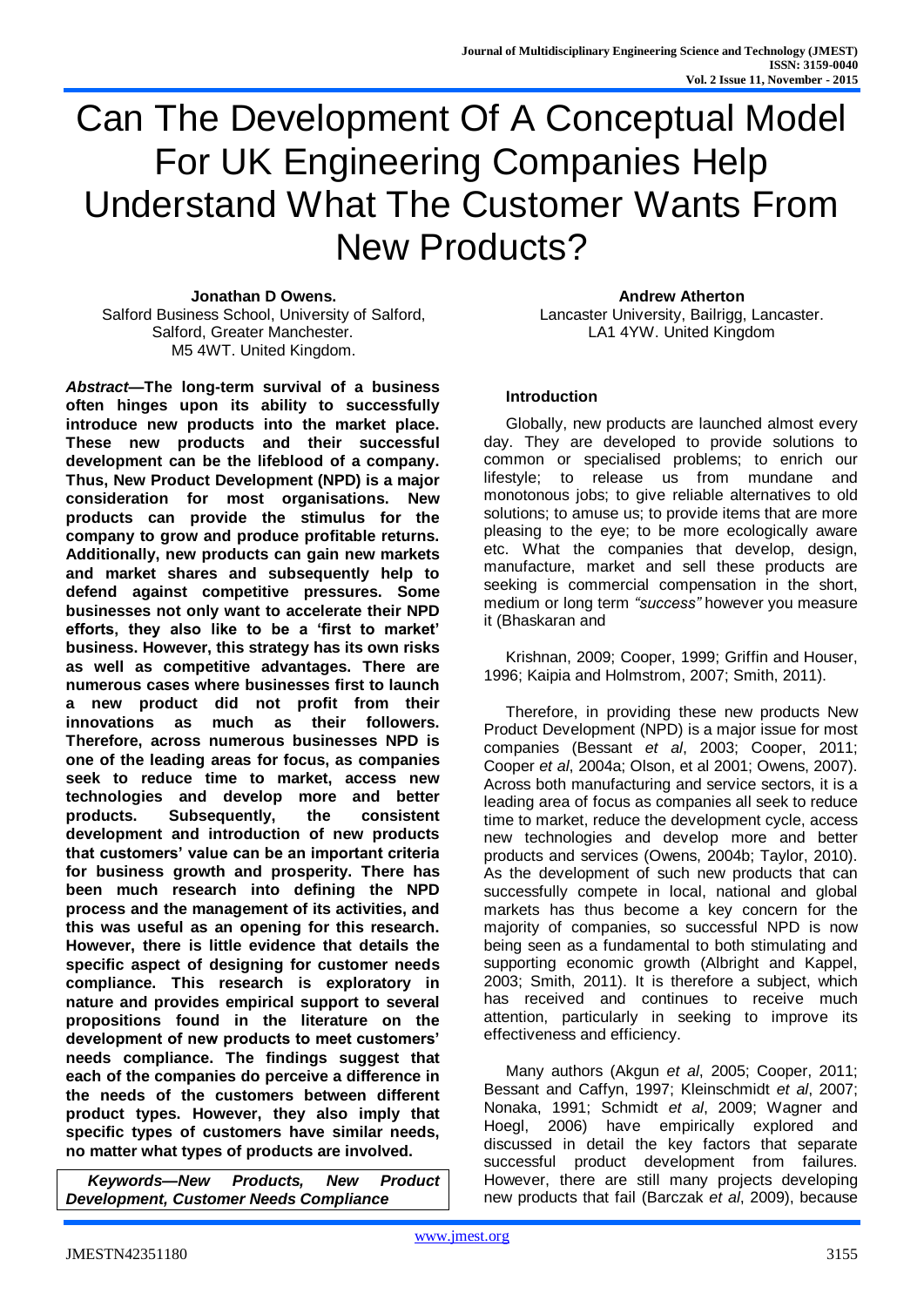they do not meet the customer requirements, are over budget, are not of the perceived quality within the development process and for many other legitimate reasons. Why does this still happen? One possibility could be that innovation can be seen as a task of cross-functional information and decision-making within a complex development environment (Troy *et al*, 2009). Understanding what will be successful in the marketplace and developing a new product for your customer is consequently a culmination of appropriately a abstracting. transforming and appropriately abstracting, transforming and transferring data, information, knowledge and skills.

# **Research Stimulus and Key Terms**

This research was stimulated by an interest in the process which multidisciplinary NPD teams use to try and ensure their products meet the needs of the customer.

This research is concerned with issues surrounding customer-based needs and optimum product design. Table 1 provides an epigrammatic explanation of the key terms associated with this research.

|                    | Management support throughout the          |  |  |
|--------------------|--------------------------------------------|--|--|
|                    | NPD process is a necessary                 |  |  |
|                    | ingredient for product innovation.         |  |  |
|                    | Consistently research suggests             |  |  |
|                    | (Cooper, 2011; Griffin; 1997a; Hart,       |  |  |
|                    | 1989; Harborne and Johne, 2003;            |  |  |
| <b>NPD and its</b> | Wheelwright and Clark, 1992) that          |  |  |
| Management.        | effective NPD management is                |  |  |
|                    | directly linked to innovation and          |  |  |
|                    | desired product success, by the            |  |  |
|                    | customer. Subsequently, this               |  |  |
|                    | research will focus on managing            |  |  |
|                    | techniques involved during the NPD         |  |  |
|                    |                                            |  |  |
|                    | process.<br>The phrase "a quality product" |  |  |
|                    |                                            |  |  |
|                    | suggests (Cooper, 2008; Havener            |  |  |
|                    | and Thorpe, 1994; Kohn, 2006;              |  |  |
|                    | Kuczmarski, 2003; Sun et al, 2009)         |  |  |
| <b>Quality.</b>    | an excellence or goodness that has         |  |  |
|                    | been bestowed upon the customer.           |  |  |
|                    | However, in the terms of this              |  |  |
|                    | research quality should be taken as        |  |  |
|                    | "customer needs compliance and             |  |  |
|                    | satisfaction by the product                |  |  |
|                    | characteristics."                          |  |  |
|                    | The customer is anyone who is              |  |  |
|                    | involved with the product (and/or          |  |  |
|                    | service), or influences the buying         |  |  |
|                    | decision either directly or indirectly     |  |  |
| Customer           | (Kotler and Keller, 2012). During the      |  |  |
| <b>Needs</b>       | innovation process it is a key             |  |  |
| Compliance.        | necessity to comprehend what the           |  |  |
|                    | customer needs are, and thereby            |  |  |
|                    | provide a means of delivering them,        |  |  |
|                    | thus complying with their                  |  |  |
|                    | desires/requirements for the               |  |  |
|                    | product(s).                                |  |  |

|                    | Information and knowledge to           |  |  |
|--------------------|----------------------------------------|--|--|
|                    | capture customer requirements can      |  |  |
|                    | have differing internal and external   |  |  |
|                    | influences upon the designer during    |  |  |
|                    | NPD (Moultrie et al, 2006). Thus,      |  |  |
| <b>Information</b> | when the product development           |  |  |
| <b>Transfer</b>    | commences, customer needs are          |  |  |
| during             | going to be generated from             |  |  |
| <b>Product</b>     | difference sources (Kleinshmidt et al, |  |  |
| Design.            | 2007; Petrie, 2008). Different         |  |  |
|                    | individuals may see the market,        |  |  |
|                    | customer and product requirements      |  |  |
|                    | differently because of the way each    |  |  |
|                    | transform, interpret and view the      |  |  |
|                    | same customer related information      |  |  |
|                    | (Nicholas et al, 2011).                |  |  |

**Table 1. Epigrammatic explanation of the key terms associated with this research.**

#### **Research Focus**

The research is based upon an investigation of possible variables that might affect the success of

NPD in a small selection of UK Engineering Small to Medium Enterprises (SME's) using Total Quality Management (TQM) and they were developing new products within a Business-to-Business (B2B) market environment, with the objectives of understanding more fully the implications of designing for customer needs compliance. The research also aims to understand the perceptions that the design team have of the product in terms of customer needs. It is also an aim to determine how customer needs compliance activities and information transfer during NPD could affect the final design and, consequently, the quality of the product.

Therefore, the general research question addressed was:

*"How do engineering companies currently define what the customer wants from the development of new products and if the development of a conceptual model could aid the identification of what is the role of information management and customer needs compliance during NPD?"*

The direction of this paper will discuss and clarify how this preliminary empirical research will be undertaken in an attempt to provide an explanation to this question. It takes qualitative ideas that are difficult to evaluate and breaks them down into terms that can be evaluated as constructs in the conceptual model for customer needs compliance.

#### **Quality - The ability to satisfy stated or implied needs.**

Many companies use the phrase "a quality product", indicating an excellence or goodness, which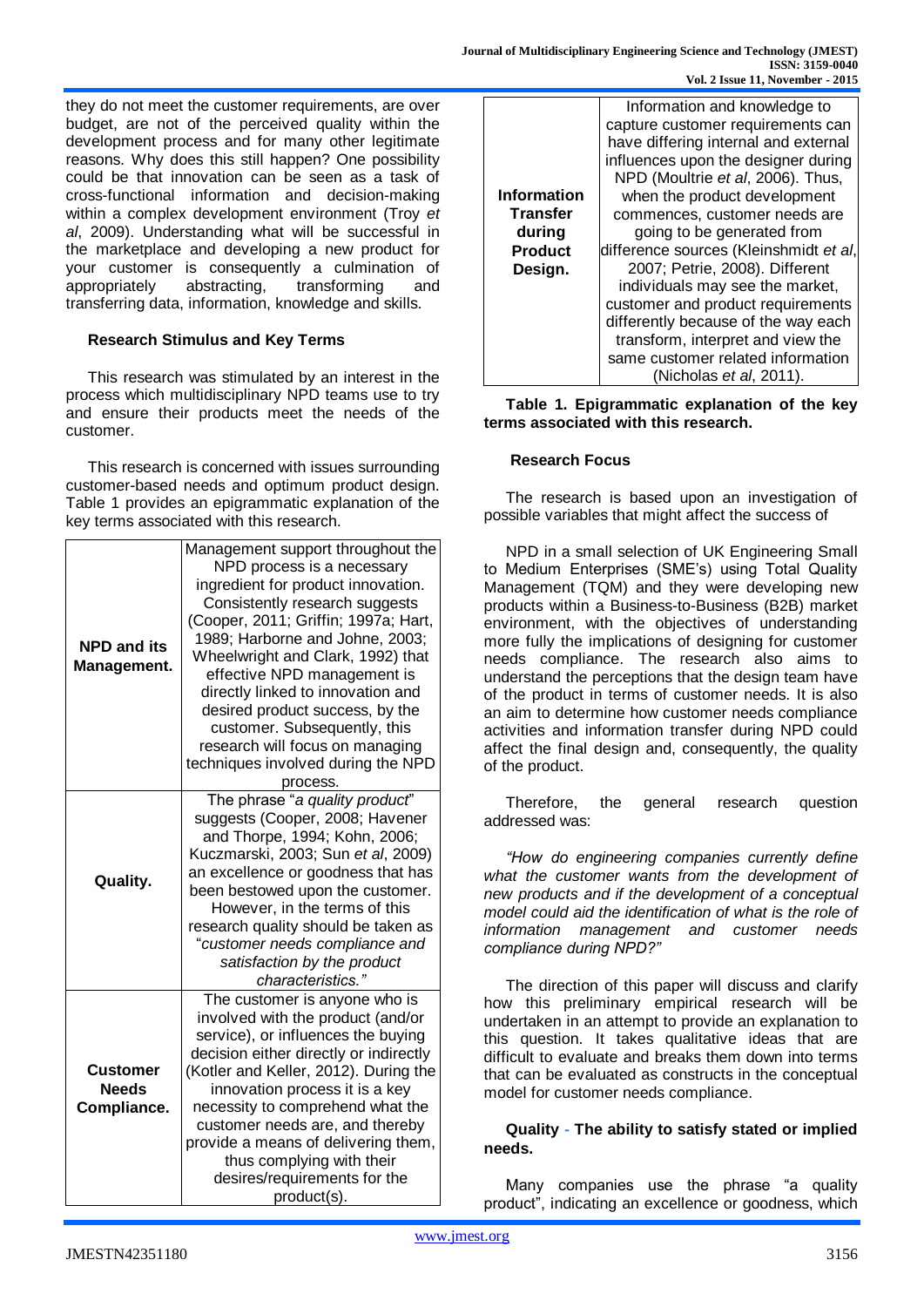they have bestowed upon the item (Cooper, 2008; Havener and Thorpe, 1994; Kohn, 2006; Kuczmarski, 2003; Sun *et al*, 2009). However, the origin of this word is actually not biased positively. White (1996, p12) recalls that it comes for the Latin *qualitas*, which *".seems to be a neutral description of an object, where use of adjectives like good, bad etc. make no sense. In other words, quality originally had an objective content, connected to the product itself, as the object really is."* 

Quality is in general deemed to be a subjective issue, it is in the perception of the beholder, otherwise everyone would seek out exactly the same "quality" items that, often, they do not (Kuczmarski, 2003). Indeed, superior engineering product design and development pays attention to the right quality of the product, satisfying the right customer targets (Buskirk *et al*, 2009; Millward and Lewis, 2005; Rahim and Baksh, 2003). Cooper and Kleinschmidt (2004a, 2004b, 2004c, 2007) found this product advantage in the market place to be the most important factor for a successful design. This is also empathised in the definition used by the International Standards Organisation (ISO):

*".quality is the totality of features and characteristics of a product or service that bear on its ability to satisfy stated or implied needs."* (Rothery, 1993, p31, quoting ISO 8402)

Thus, since the word 'quality' can be misconstrued, this research attempts to distinguish the context of the use of the word throughout this paper. Therefore, wherever the word quality appears it should be taken to mean *"customer needs compliance and satisfaction by the product characteristics".* 

# **Defining and understanding the customer**

Product quality is therefore determined by the customer of the product, whether they be retailer, buyers, installer, end user maintainer etc. Yet companies produce and sell products using the word 'quality' as though it only has to do with how much the buyer will pay for the features that affect the main user (Evans and Lindsay, 2011; Prabhu *et al*, 1999). It is perhaps not surprising that, although engineering design companies in the industrial sector recognise there are many people involved with the product, however they often fail to consider all of the potential customers during the development of their products (Moultrie *et al*, 2007; Pugh, 1991).

The customer is anyone who is involved with the product (and/or service), or influences the buying decision either directly or indirectly (Kotler and Keller, 2012). White (1996) indicates the 'user' and the 'customer' are synonymous because they have to buy into an idea and invest themselves in the product. However, this seems lacking in detail, especially for industrial products, where the end user may not have a direct influence over the purchase at all (Mazur, 2003). Some authors (Jobber, 2009; Kotler and Keller, 2012) discuss the industrial customer as a Decision Making Unit (DMU) comprising of six main roles, including buyers and users. These roles have their origins in research conducted into buyer behaviour in the seventies and eighties (Webster and Wind, 1973; Johnston and Bonoma, 1981). Although these descriptions may be changed to suit the organisation, the roles of the installer, maintainer and disposer are only hinted at in the role of the influencer and not explicitly addressed. Owen and Hills (1996) identifies seven main stakeholders who are customers for the whole life of the product, which include maintenance, service and disposal, but do not recognise roles such as influencers and initiators that are included in the classic DMU. Hill (1972) presents another view of the customer for industrial products. He identifies a number of separate, smaller, functional units which are the basis of the product buying group, but this analysis, by its nature, does not entirely satisfy the differing customer roles which interact with the product during its life.

As can be seen from this initial discussion, the role of customer can be somewhat subjective and subsequently can mean different things to many people. However, in terms of this research the focus will be as identified in table 1 as "*The customer is anyone who is involved with the product (and/or service), or influences the buying decision either directly or indirectly*" (Kotler and Keller, 2012).

#### **How can the design process allow for customer needs?**

The ISO definition of quality indicates a role for the NPD process. It suggests that, to ensure they are developing a product that will satisfy the customer, designers have to include features and functionality in the product that will yield the required benefits. The design should meet the needs, expectations and values of the customer (whoever they are), so the product is fit for the customers' purpose. Therefore, of prime importance during innovation, is the provision of the information which will help developers know what the customer needs are and provide a means of delivering them as a product which is unique and superior in the eyes of the customer.

NPD is carried out by companies following some sort of path, route or process that incorporates activities over a period of time to provide an output – the product. The activities undertaken during the development can affect the outcome of the project and how this outcome is determined a success of failure (Cooper, 1999, 2005). A single, workable, generic process for NPD cannot be easily defined due to the dependence upon so many subjective variables (Barczak *et al*, 2009; Cooper, 1999, 2011; Gary and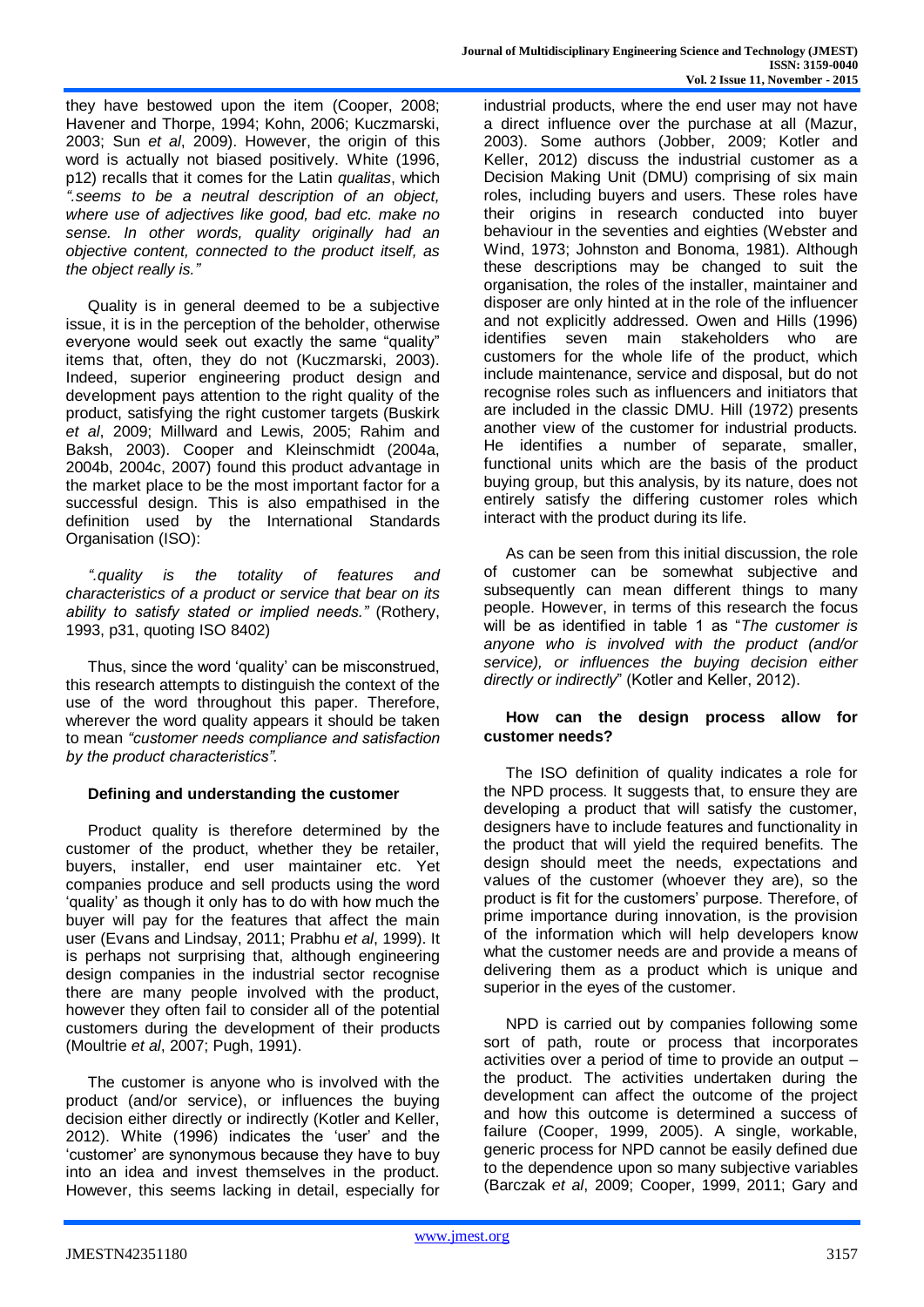Maybe, 2005; Hart, 1996; Wheelwright and Clark, 1992).

During early development, requirements are decided and priorities set for the further detailed design and build of a product. It is often during these front-end preparatory steps that decisions are taken that define the product and determine whether it will incorporate an ethos of design for the customer needs, either implicitly or explicitly (Krieg, 2004). Information is important in generating and developing concepts that are orientated towards the customer. Building up a strong competence in the capture of information will, therefore, affect the competitive performance of the company (Bruce *et al*, 1996). It has been found (Griffin and Houser, 1996; Cooper, 2011) that information collected in a form that is both understandable and usable by the design team, which is then communicated clearly and effectively is very important to the marketplace success of the product. The methods used for this communication has been the subject of numerous previous research studies by management, marketing and engineering design researchers. Of particular interest to the direction of this research, is the lack of empirical research regarding the whole development process and the communication of information that may affect customer needs and their compliance for the design process.

#### **Method**

This research is concerned with the "what", "why" and "how" subjects related to these areas. Both Yin (2009) and Robson (2011) recommended for research projects of this nature focussing on the "what", "why" and "how" questions, the case study approach is preferred. This research is dedicated on acquiring evidence, identifying the current practices during the NPD process for each case company involved in this research. Gummesson (2007) suggests that, while qualitative research is concerned with issues such as how much, how often and how many, qualitative research on the other hand is concerned with identifying certain phenomena based on an in-depth exhaustive investigation and analysis. While according to Johnson *et al*, 2007 researchers adopting a qualitative perspective are more concerned in understanding individuals' perceptions of the world, rather than statistical analysis. One advantage with case study research (as with survey research) is that it enables comprehensive and informative data to be generated (McBurney and White, 2012).

The companies involved were asked about what they thought were the most important attributes during the NPD process and ultimately achieving the end product. On initial investigation, the views of what are important are quite different, even within the same function. However, there does appear to be a tentative link between the job position held and the

views given, i.e. those at the 'bottom' (often the ones doing the detailed design) have similar views to one another, but opposing views to those higher up in the chain of command. This is perhaps an important early methodological observation, because further investigation beyond this preliminary investigation may find more prominent groupings other than function.

The developments of new products follow similar paths. Each project is set up and a team appointed to produce project work before full-scale product development. The team provided information on requirements, time scales, costs, sourcing of materials and development labour, together with supply and warehousing issues. A senior engineer/manager takes control of the project and has a multidisciplinary team working for them. Project timings ranged from two months (approximately) for product customisations to two or three years (upwards) for development of a whole product range. The teams are put together for this amount of time and then disbanded. Also, most of the team are parttime members, working on a number of different projects at any one time. All of those interviewed were part of a NPD team, but had very different backgrounds and different knowledge of the customer. This is typical of current NPD practice and perhaps supports (Nicholas *et* al, 2011; Wright 1998) the need to understand the discipline or functional background of those involved in the NPD team.

#### **Developing a Framework of Product Quality**

Fundamental to the development of a conceptual framework is how the artefact and its associated quality are viewed. The satisfaction of the customer (overall quality of the actual product) is determined by the customer (Drucker, 1968). Hence, the quality of the product, the actual product offering itself, and the customer needs can be considered as three separate entities that are inter-related. Thus, 'Product Quality' is a synonym of customer needs/requirements of the end product. It is a comparison of how well the customer needs are met by the product, thus the products alone possesses no specific quality, rather a combination of quality attributes ready to be assessed by potential customers, who determine for themselves the overall quality of the product (Ho *et al*, 2005). This interpretation relates positively to the ISO8402 definition, which establishes quality as the ability of a product, in totality, to satisfy the needs of the customer (Chong, 1999). Figure 1 illustrates the relationship between product quality, the artefact and customer needs.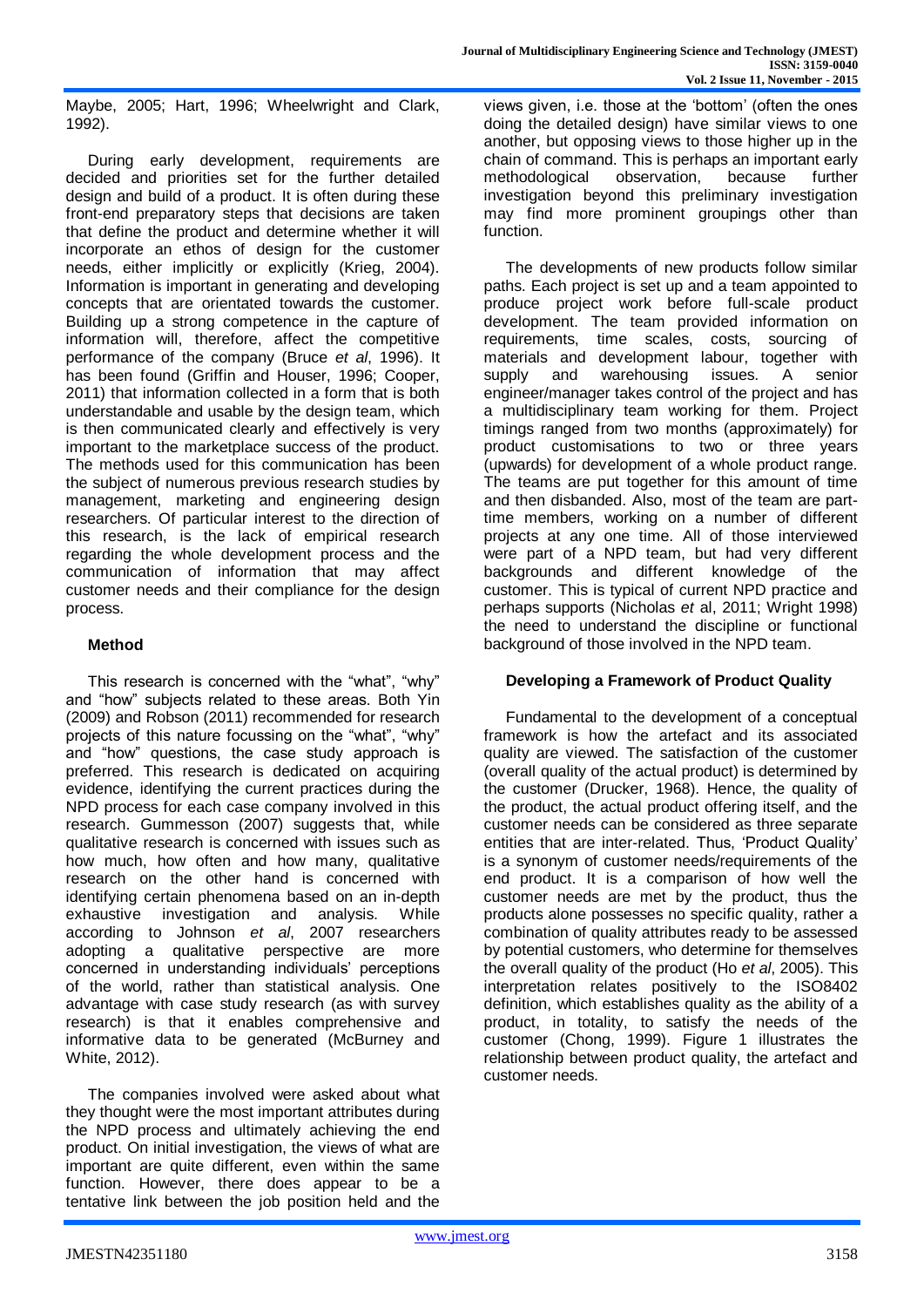

**Figure 1 A Framework of a Product's Quality**

In addition, it considers how the product might be viewed during its development. Just as different customers will have different perceptions of the product and the quality attributes they require, so too will those who are involved in the development of the products (Mazur, 2003; Perks *et al*, 2005). As the design evolves, many different people drive the development, whether they are marketers, designers, researchers, managers, ergonomists, industrial designers or production experts (Kleinschmidt *et al*, 2007). The way the product should look, what it should do, how it should do it, who will want it and why, are all perceptions of those who will shape and form it into its final incarnation (Barczak *et al* 2009). Thus, the product requirements and the expected artefact itself may change and evolve before the completion of the development process (Schilling and Hill, 1998). This is demonstrated by showing the actual product that is offered to the customer as being the outcome of (and being possibly different to) that which is perceived as the product during its development. This simple framework illustrates that the product is only perceived by the development team until it becomes a reality.

tion relates positively to the ISO8402 definition, which establishes quality as the ability of a product, in totality, to satisfy the needs of the customer (Chong, 1999). Figure 1 demonstrates the relationship between product quality, the artefact and customer needs.

**A Model of NPD and Customer Needs Compliance**

A conceptual framework explains the main things to be studied; be they events, settings, processes or theoretical constructs (Maxwell, 2012b; Miles and Huberman, 1994). Presented here is a conceptual model that shows possible relationships between variables which may affect customer needs compliance (product quality). The development of the conceptual model in figure 2 has been achieved by developing three key areas, which are considered to be of primary importance to this research and ultimately customer needs compliance:

1. The roles that perceptions play.

2. The provision of customer data and information to the company.

3. Company Influences upon Customer Needs Compliance.

# **The Role of Perceptions**

The perceptions of the groups of individuals involved during NPD may have consequences for the product's outcome (Akgun *et al*, 2005). A consistent theme within the research (Akgun and Lynn, 2002a; Fang, 2008; Gentile *et al*, 2007; Johnsen and Ford, 2007; Kasabov and Warlow, 2010b; Mascarenhas *et al*, 2004; Sethi, 2000) is the lack of synergy between a team's perception of the customers' needs and the reality of those customers' needs may be detrimental to product development. For example, it may mean that even if a company has large resources, they could be directed or used unwisely, thus concentrating on aspects that need little attention, rather than providing important competitive advantages (Dayan and Basarir, 2010). Therefore, company perceptions are included in the conceptual model (figure 2).

Over time numerous researchers (Bonoma *et* al, 1977; Bacon *et* al, 1994; Berente *et al*, 2010; Cooper *et al*, 1998; Cooper, 2011; Creusen and Schoormans, 2005; Hakansson, 1981; Kasabov and Warlow, 2010b; Mascarenhas *et al*, 2004) claim it can be expected that each individual in the company will have their own perceptions. Through discussions and interaction with other members of a particular group, these perceptions may merge to form a group perception. The groups may be those of nominal functions within the company (i.e. marketing, sales or R&D) or they may be management groups or grouped by the level of interaction with the customer (Joshi and Sharma, 2004).

#### **The Provision of Customer Data and Information**

Previous studies (Cooper and Kleinschmidt, 2000; Goffin and Micheli, 2010; Hart, 1996; Holstrom *et al*, 2006; Wheelwright and Clark, 1992) have discussed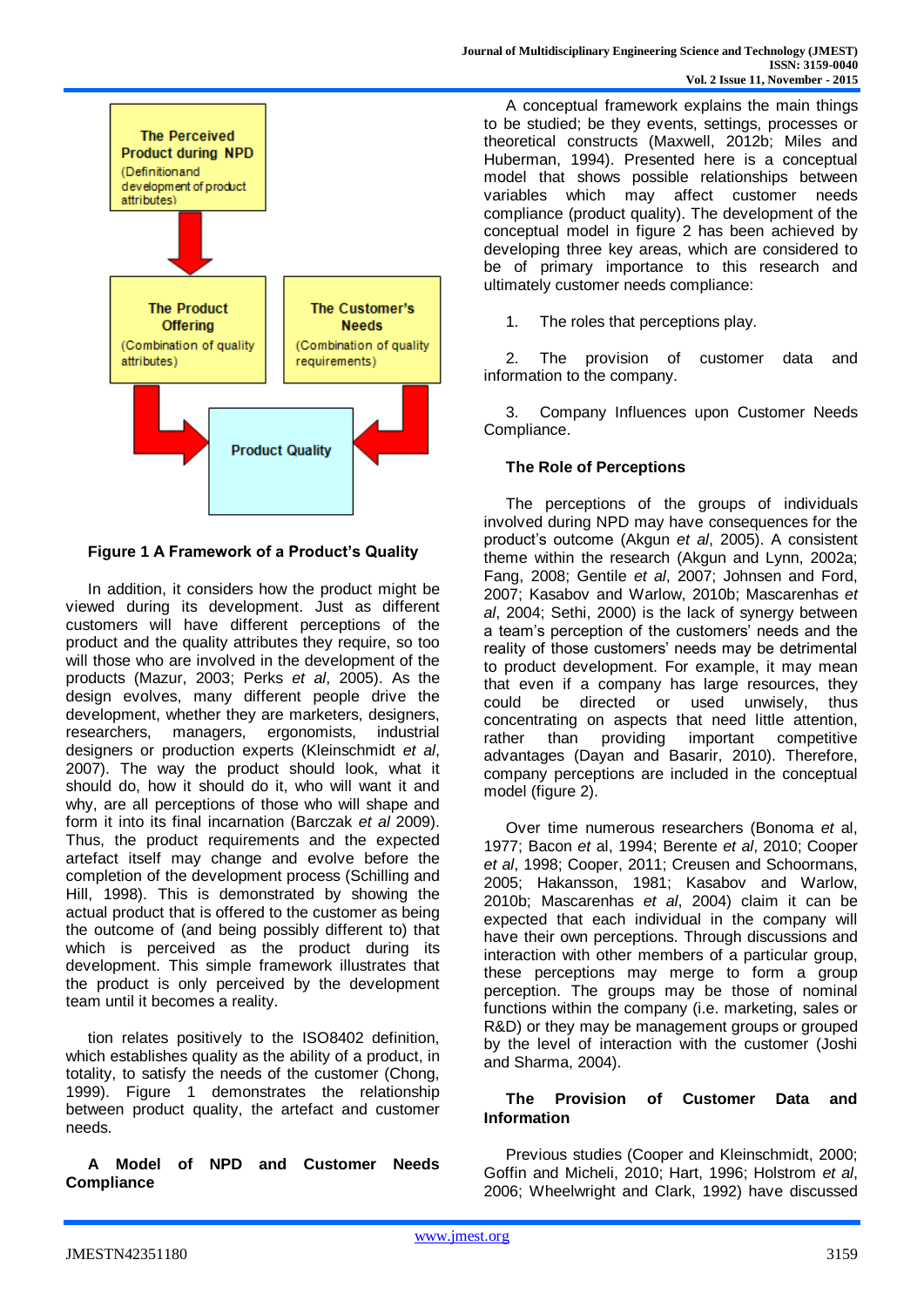how the lack of information or inappropriate information can affect the success of the product in the marketplace. Thus, the provision of data and information to the development process is included in the conceptual model illustrated in figure 2. The provision of data and information fits into the conceptual model of customer needs compliance in the NPD process as two sets of activities. One set involving the gathering of data and information, the other about its transfer. The conceptual model has the same inference in that the information gathering and transfer activities are indirectly linked to the definition of product needs via the interpretation and application of the NPD groups.

#### **Company influences upon customer needs compliance**.

There many other aspects that may affect the NPD process and the ability to comply with the needs of customers (Kasabov and Warlow, 2010b). For example, management skills and orientation, NPD strategies, company infrastructure etc. These issues were recognised in the conceptual model as affecting the definition of the needs for the product and throughout the whole design and development process. For example, one company believed their company fared poorly against the competition; this attribute was never taken in isolation and was weighed against other attributes. Therefore, as research suggests (Barczak *et al*, 2009; Cooper, 2011) their complacency in the market place and NPD strategy may have a negative effect on meeting the customer needs, and potentially the medium to long term survival of the company itself.

| Main<br><b>Construct</b> | <b>Meaning</b>                                                                         | <b>New Constructs</b><br>to be defined          |
|--------------------------|----------------------------------------------------------------------------------------|-------------------------------------------------|
| Product<br>Quality       | How well a product Abstract product,<br>meets the needs of<br>the target<br>customers? | abstract needs,<br>abstract target<br>customer. |

But abstract quality cannot be measured, therefore it is taken that there are four forms which product quality takes in reality because of **the role of perceptions**.

| Customer<br>perception of<br>product<br>quality           | How well a product<br>offering is perceived<br>by the customer to fit<br>into the competitive<br>situation by meeting<br>the customer's<br>needs.     | Product offering,<br>customer<br>competitive<br>situation,<br>customer's<br>needs, customer. |
|-----------------------------------------------------------|-------------------------------------------------------------------------------------------------------------------------------------------------------|----------------------------------------------------------------------------------------------|
| Group<br>perception of<br>product<br>quality              | How well a product<br>offering is perceived<br>by the group to fit<br>into the competitive<br>situation by meeting<br>the particular market<br>needs. | Product offering,<br>group,<br>competitive<br>situation, market<br>needs.                    |
| Product<br>needs<br>definition for<br>product<br>quality. | The consensus on<br>group perception of<br>product quality.                                                                                           | Group perception<br>of product<br>quality.                                                   |
| Product<br>design<br>priorities set<br>during NPD.        | The consensus as it<br>changes during the<br>NPD process.                                                                                             | None                                                                                         |

Important for this study are the activities of the NPD process which affect the perceptions of product quality, in particular **the provision of customer data and information to the company**.

|             |                                   | Customer data     |
|-------------|-----------------------------------|-------------------|
|             | The management of and information |                   |
| Customer    | customer data and                 | collection        |
| information | information                       | process,          |
| management  | collection and                    | customer data     |
|             | transfer processes.               | and information   |
|             |                                   | transfer process. |

Aspects which may affect product quality, but can only be included in the study as controlled confounding variables are **other internal company influences**.

| Internal<br>company<br>influences | Other company<br>influences that may<br>affect the NPD<br>process. | None |
|-----------------------------------|--------------------------------------------------------------------|------|
|-----------------------------------|--------------------------------------------------------------------|------|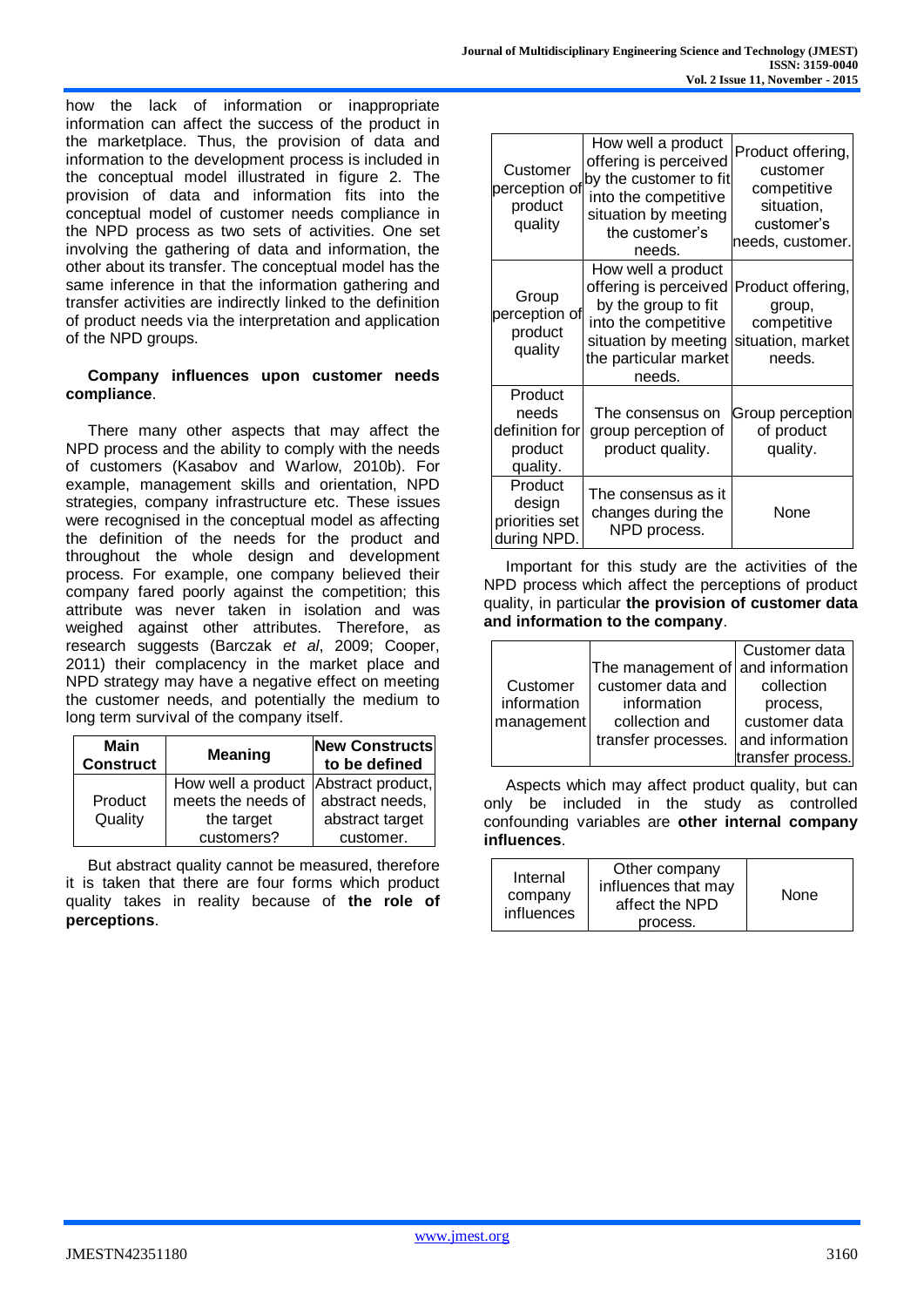Each of the new constructs introduced above require a conceptual definition:

|                                                               | Some customer type                                                                      | Customer type,                                       |
|---------------------------------------------------------------|-----------------------------------------------------------------------------------------|------------------------------------------------------|
| Customer                                                      | who is involved with                                                                    | product                                              |
|                                                               | the product offering.                                                                   | offering.                                            |
| Customer<br>type                                              | Who is the<br>customer? How<br>important are they?                                      | None                                                 |
| Product<br>offering                                           | Defined by product<br>variables.                                                        | None                                                 |
| Competitive<br>situation                                      | How does a product<br>offering compare with<br>other offerings in the<br>marketplace?   | Product offering.                                    |
| Customer's<br>needs                                           | Importance given to<br>particular product<br>attributes by the<br>customer.             | Product<br>attributes.                               |
| Product<br>attributes                                         | Separate definable<br>product<br>characteristics.                                       | None                                                 |
| Group                                                         | Type of group<br>affiliation e.g.<br>functional<br>involvement, or<br>management group. | None                                                 |
| Market<br>needs.                                              | What the customer's<br>needs are for the<br>particular customer in<br>a type of market? | Customer's<br>needs,<br>customer, type<br>of market. |
| Type of<br>market.                                            | Mass or niche<br>products.                                                              | None.                                                |
| Customer<br>data and<br>information<br>collection<br>process. | What information is<br>collected on product<br>attributes, how and<br>when?             | Product<br>attributes.                               |
| Customer<br>data and<br>information<br>transfer<br>process.   | What information is<br>transferred on<br>product attributes,<br>how and when?           | Product<br>attributes                                |

#### **Table 2 Conceptual definitions of constructs.**

The conceptual model is the focus of this research and offers an approach to identify issues of compliance during the NPD process. A significant limitation of this model is that only issue of compliance are identified, and as such no 'solutions' are provided. However, as almost (Owens, 2007) every NPD process can be different (diminutive or significant) and thus a prescriptive resolution may not be appropriate.

# **Conceptual Definitions**

Having discussed the basis for the conceptual framework, it still remains to develop narratives of how the theoretical relationships it presents can be measured. The first step in doing this is to provide

constitutional or conceptual definitions (Smith, 2002). According to Tull and Hawkins (1993, p300) a concept or construct is an "*invented name for a property of an object, person, state or event.*" Therefore, the conceptual definition conveys the central idea of a construct by defining it in terms of other constructs that are known.

Theorising and empirical exploratory research has helped evolve the three key areas identified earlier into the conceptual model illustrated in figure 2. However, producing a conceptual model is incremental and is very often shaped by the research agenda (Amaratunga *et al,* 2002; Robson, 2011). Also, some of the constructs included in the model are parts of higher-level constructs. Therefore, some explanation of how the eventual conceptual model was produced; through the use of the three main areas listed above; is also included in table 2. It also lists intermediary constructs as well as those constructs that are included in the conceptual model illustrated in figure 2.



#### **Figure 2 A Model of NPD and Customer Needs Compliance**

#### **Discussion and Limitations**

The development of the model of NPD and Customer Needs Compliance illustrated in figure 2 was achieved after an exploration of the main fields to be studied through the development of a framework of a product's quality illustrated in figure 1. In addition, the development of the model of NPD and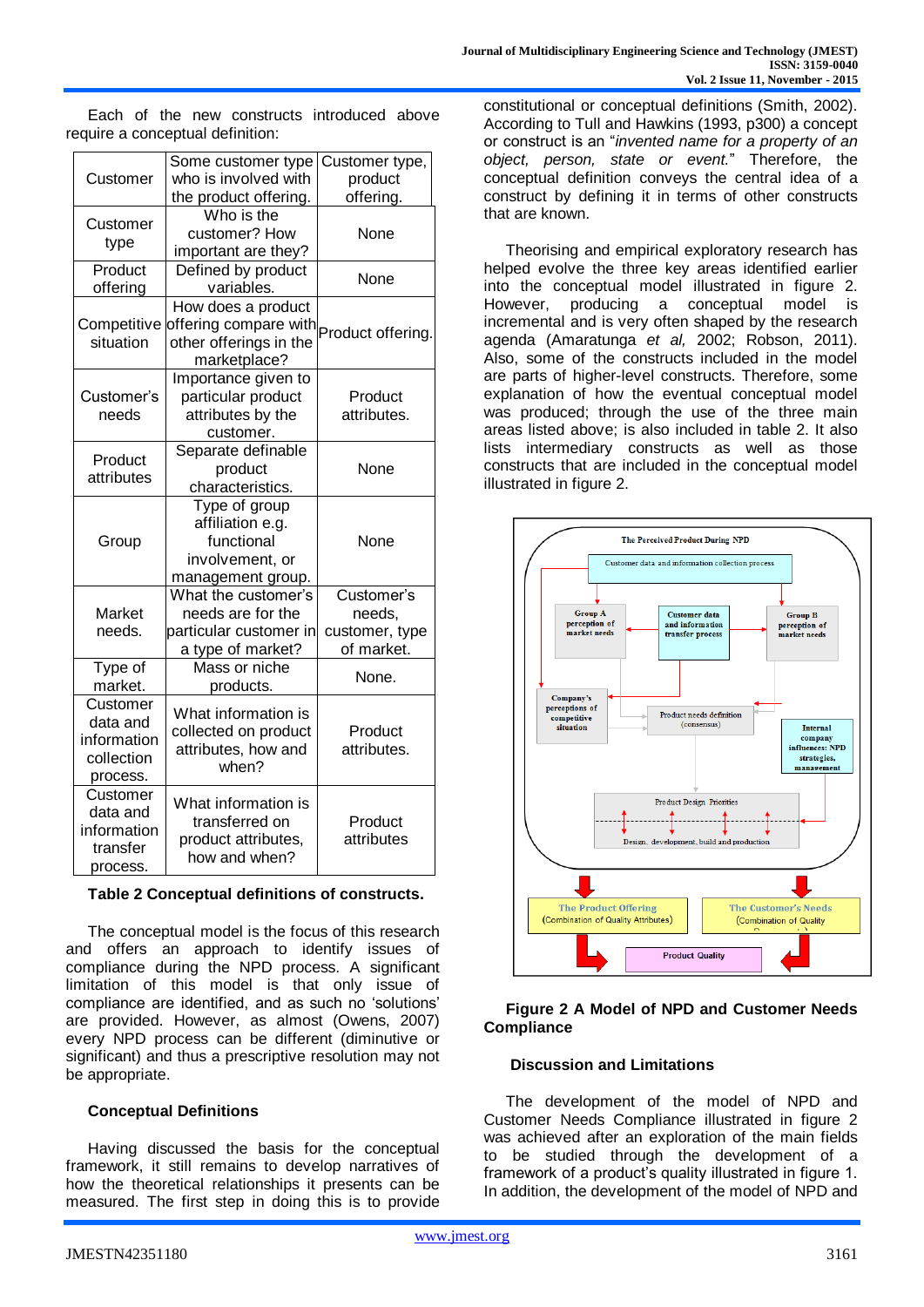Customer Needs Compliance was achieved by developing and building upon the three key areas.

It was evident (Akgun and Lynn, 2002a; Fang, 2008; Gentile *et al* 2007; Kasabov and Warlow, 2010a) early in the research **the roles that perceptions play** that because of the lack of synergy between a team's perception of the customers' needs, and the reality of those customers' needs, may be detrimental to product development. For example, one company did not put a great deal of effort in maintaining company brad images, as it was almost taken for granted. Subsequently, this was an important finding for this company in future use of their brand image in their NPD.

Previous research (Hart, 1996; Cooper and Kleinschmidt, 2000; Goffin and Micheli, 2010) have discussed how the lack of **provision of customer data and information to the company** can affect the success of the product in the market place. The provision of data and information fits into the conceptual model of customer needs compliance in the NPD process as two sets of activities:

- 1. The gathering of data and information
- 2. The transfer of this data and information.

For example, a customer for one company got the impression customisation was not particularly an important feature. However, the company believed this was one of their prime strengths, and spent considerable time and effort in maintaining this in order to be superior to the competition.

#### **Focus for Further Research**

The results from the model are only applicable to the companies involved within this preliminary exploratory investigation. However, the framework of a product's quality and model of NPD and customer needs compliance could have the potential to be generic to cases operating within a similar domain. As research indicates (Bhaskaran and Krishnan, 2009; Cooper, 2011; MacCormack *et al*, 2012) companies that are introducing new products on a regular basis, can use existing NPD techniques to assist them. Therefore, in the first instance further research is necessary to evaluate if using the data collection protocol and application of the framework and model to other similar small to medium size UK engineering companies could provide similar outcomes.

#### **References**

 Akgun, A E and Lynn, G S (2002a). "Antecedents and consequences of team stability on NPD performances." Journal of Engineering and Technology Management, vol. 19, pp. 263-286.

 Akgun, A E, Byrne, J; Keskin, H and Lynn, G S (2005). "Knowledge networks in NPD projects: a transactive memory perspective." Information and Management, vol. 42, pp.1105-1120.

 Akgun, A E, Byrne, J; Keskin, H and Lynn, G S (2005). "Knowledge networks in NPD projects: a transactive memory perspective." Information and Management, vol. 42, pp.1105-1120.

 Albright, R E and Kappel, T A (2003). "Road mapping the Corporation." Research Technology Management, March-April, pp. 31-40.

 Amaratunga, D; Baldry, D; Sarshar, M and Newton, R (2002). "Quantitative and qualitative research in the built environment: application of mixed research approach." Work Study, vol. 51, no. 1, pp. 17-31.

 Bacon, G S; Beckman, D M and Wilson, E (1994). "Managing product definition in High-Technology Industries: A Pilot Study." California Management Review, Spring, pp. 32-56.

 Barczak, G; Griffin, A and Khan, K B (2009). "Trends and drivers of success in NPD practices: results of the 2003 PDMA best practice study." Journal of Product Innovation Management, vol. 26, no. 1, pp. 3-23.

 Berente, N; Ivanov, D and Vandenbosch, B (2010). "Process gatekeepers and compliance with enterprise processes." Business process Management Journal, vol. 16, no. 3, pp. 394-419.

 Bessant, J and Caffyn, S (1997). "High involvement innovation." International Journal of Technology Management, Vol. 14, pp. 7-28.

 Bessant, J; Kaplinsky, R and Lamming, R (2003). "Putting supply chain learning into practice." International Journal of Operations and Production Management, Vol. 23, pp. 167-185.

 Bhaskaran, S R and Krishnan, V (2009). "Effort, Revenue and Cost Sharing Mechanisms for Collaborative NPD." Management Science, vol. 55, no. 7, pp. 1152-1169.

 Bonoma, T V; Zutman, G and Johnston, W J (1977). Industrial buyer behaviour. Report No. 77- 117. Marketing Science Institute, Cambridge M.A.

 Bruce, M; Cooper, R; Morris, A and Wooton, B (1996). "Marketing implications of requirements capture at the front end of product development." NPD workshop proceeding, Delf University, April.

 Buskirk, B; Reynolds, K; Schmidt, S M P and Ralph, D L (2009). "Mitigating NPD and R&D risks via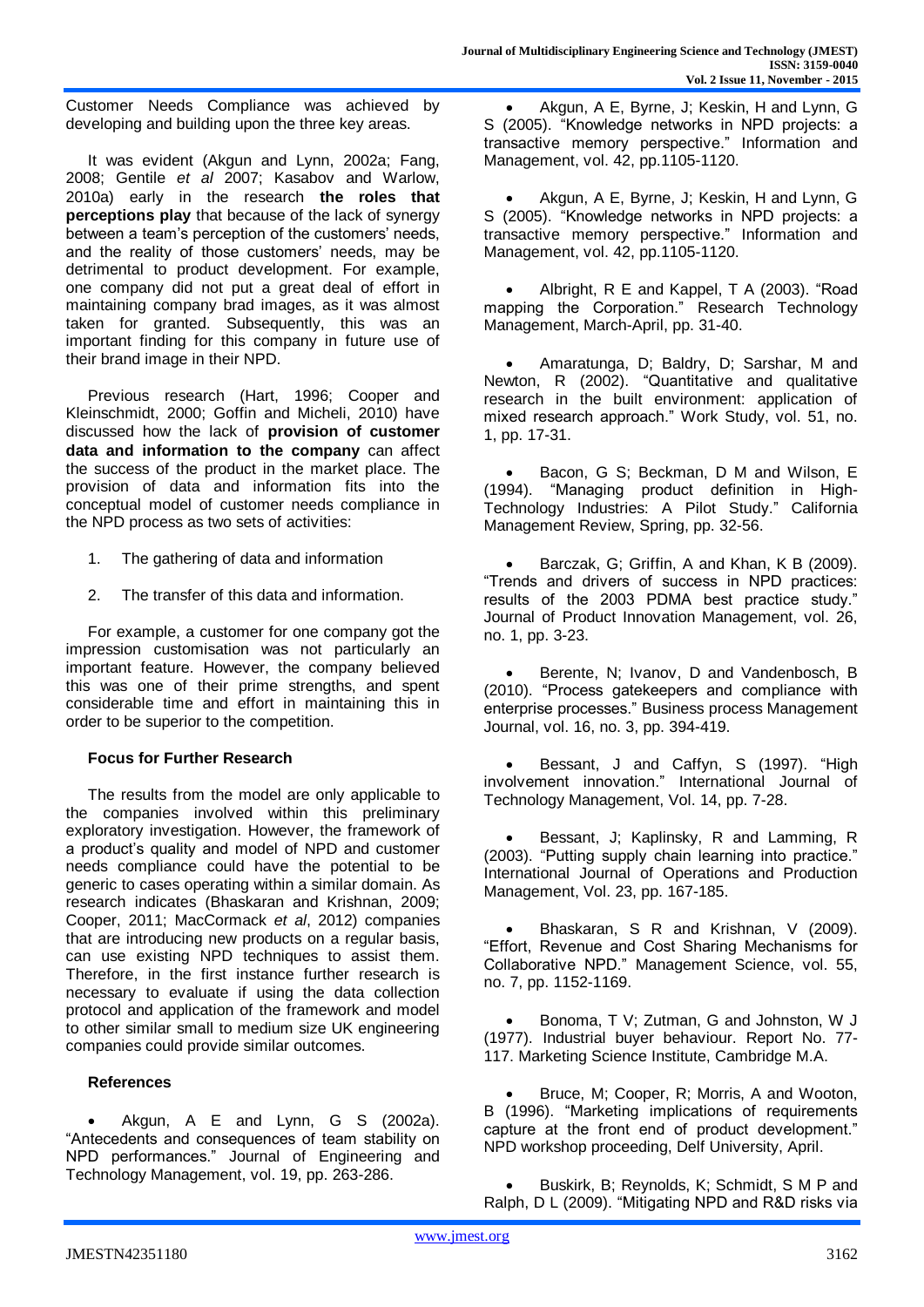a portfolio effect." Journal of Business and Economics Research, vol. 7, no. 11, pp. 1-7.

 Chong, C (1999). "Where does TQM begin? A case study of two Singapore Companies." TQM and Innovation Proceedings of the fourth international conference on ISO9000 and TQM by Ho, S K (ed), HKBU Press, pp. 7-13.

 Cooper, R G (1999). "From Experience: the invisible success factors in product innovation." Journal of Product innovation Management, vol. 16, no. 4, pp 333-351.

 Cooper, R G (2005). Product Leadership: Pathways to Profitable Innovation. NY, Basic Books.

 Cooper, R G (2008). "the Stage-Gate® ideato-launch process update, what's new and NexGen systems." Journal of Product Innovation Management, vol. 25, no. 3, pp. 213-232.

 Cooper, R G (2011). Winning at New Products: Creating Value through Innovation, 4<sup>th</sup> Edition. Basic Books.

 Cooper, R G and Kleinschmidt, E J (2000). "New product performance: What distinguishes the star products?" Australian Journal of Management, vol. 25, no. 1, pp. 17-46.

 Cooper, R G and Kleinschmidt, E J (2007). "Winning businesses in product development: Critical Success Factors. Research Technology Management, vol. 50, no. 3, pp. 52-66.

 Cooper, R G; Edgett, S J and Kleinschmidt, E J (2004a). "Optimising the stage gate process: What best-practice companies do – I." Research Technology Management, Sep/Oct, vol. 45, no. 5, pp. 21-29.

 Cooper, R G; Edgett, S J and Kleinschmidt, E J (2004b). "Optimising the stage-gate process: What best practice companies do – II." Research Technology Management, Nov/Dec, vol. 45, no. 6, pp. 43-51.

 Cooper, R G; Edgett, S J and Kleinschmidt, E J (2004c). "Benchmarking Best NPD Practices – III." Research Technology Management, Nov/Dec, vol. 47, no. 6, pp. 43-57.

 Creusen, M E H and Schoormans, J P L (2005). "The different roles of product appearance in consumer choice." Journal of Product Innovation Management, vol. 22, no. 1, pp. 63-81.

 Dayan, M and Basarir, A (2010). "Antecedents and consequences of team reflexivity in NPD projects." Journal of Business and Industrial Marketing, vol. 25, no. 1, pp. 18-29.

 Drucker, P (1968). The practice of management. Pan Publishers. London.

 Evans, J R and Lindsay, W M (2011). The Management and Control of Quality, 8<sup>th</sup> Edition.

 Fang, E (2008). "Customer Participation and the Trade-Off between New Product Innovativeness and Speed to Market." Journal of Marketing, vol. 72, no. 4, pp. 90-104.

 Gary, C and Maybe, C (2005). "Management development: key differences between small and large businesses in Europe." International Small Business Journal, vol. 23, no. 5, pp. 467-470.

 Gentile, C; Spiller, N and Noci, G (2007). "How to sustain the customer experience: an overview of experience components that co-create value with the customer." European management Journal, vol. 25, no. 5, pp. 395-410.

 Goffin, K and Micheli, P (2010). "Maximising the value of Industrial Design in NPD." Research Technology Management, vol. 51, pp29-37.

 Griffin, A (1997a). "PDMA research on new product development practices." Journal of Product Innovation Management, vol. 14, no. 6, pp. 429-458.

 Griffin, A and Houser, J R (1996). "Integrating R&D and Marketing: A review and analysis of the literature." Journal of Product Innovation management, Vol. 13, pp. 191-215.

 Griffin, A and Houser, J R (1996). "Integrating R&D and Marketing: A review and analysis of the literature." Journal of Product Innovation management, Vol. 13, pp. 191-215.

 Gummesson, E (2007). "Case study research and network theory: birds of a feather." Qualitative Research in Organisations and Management: An International Journal, vol. 2, no. 3, pp. 226-248.

 Hakansson, H (ed) (1981). International marketing and purchasing of industrial goods: an interaction approach. John Wiley, Chichester.

 Harborne, P and Johne, A (2003). "Creating a project climate for successful product innovation." European Journal of Innovation Management, vol. 6, no. 2, pp. 118-133.

 Hart, S J (1989). "Design orientation and market success." The marketing initiative – Economic and Social Research Council (ESRC) studies in British Marketing by Saunders, J (Ed). Prentice Hall.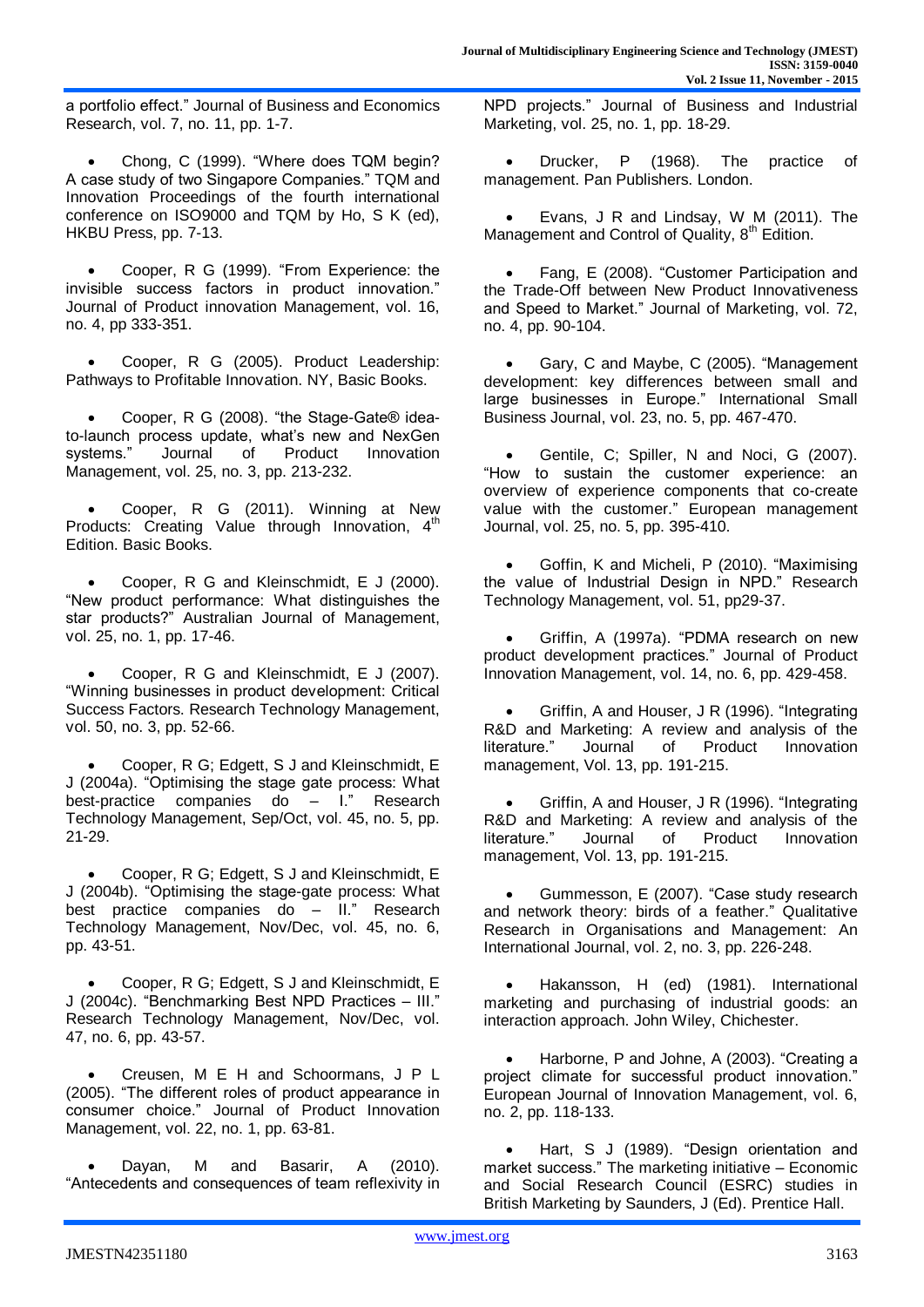Hart, S J (1996). New Product Development: A Reader. The Dryden Press, Harcourt Brace and Company Limited.

 Havener, C and Thorpe, M (1994). "Customers can tell you what they want." Management Review, vol. 14, no. 12, pp. 42-45.

 Hill, R W (1972). "The nature of industrial buying decisions." Industrial Marketing Management, vol. 2, October, pp. 45-55.

 Holstrom, J; Korhonen, H; Laiho, A and Hartial, H (2006). "Managing product introductions across the supply chain: findings from a development project." Supply Chain Management: An International Journal, vol. 11, no. 2, pp. 121-130.

 Jobber, D (2009). Principles and Practice of Marketing, 6<sup>th</sup> Edition. McGraw-Hill Education.

 Johnsen, T E and Ford, D (2007). "Customer approaches to NPD with suppliers." Industrial Marketing Management, vol. 36, pp. 300-308.

 Johnson, P; Buering, A; Cassell, C and Symon, G (2007). "Defining qualitative management research: an empirical investigation." Qualitative Research in organisations and Management, vol. 2, no. 1, pp. 23-42.

 Johnston, W J and Bonoma, T V (1981). "The buying centre: structure and interaction patterns." Journal of Marketing, vol. 45, summer, pp. 143-156.

 Joshi, A W and Sharma, S (2004). "Customer knowledge development: ancedents and impact on NPD." Journal of Marketing, vol. 68, no. 4, pp. 47-59.

 Kaipia, R and Holmstrom, J (2007). "Selecting the right planning approach for a product." Supply Chain Management: An International Journal, vol. 12, no. 1, pp. 3-13.

 Kasabov, E (2010a). "The Compliant Customer." MIT Sloan Management Review, vol. 51, no. 3, pp. 18-21.

 Kasabov, E and Warlow, A J (2010b). "Towards a new model of customer compliance service provision." European Journal of Marketing, vol. 44, no. 6, pp. 700-729.

 Kleinschmidt, E J; de Brentani, U and Salomo, S (2007). "Performance of global new product development programs: A resource based view." The Journal of Product Innovation Management, vol. 24, pp. 419-441.

 Kohn, K (2006). "Managing the balance of perspectives in the early phase of NPD." European Journal of Innovation Management, vol. 9, no. 1, pp. 44-60.

 Kotler, P and Keller, K L (2012). Marketing Management, 14<sup>th</sup> Edition. Pearson Education.

 Krieg, R (2004). "Impact of structured product definition on market success." International Journal of Quality and Reliability Management, vol. 24, no. 9, pp. 991-1002.

 Kuczmarski, T D (2003). "What is Innovation? And why aren't companies doing more of it?" Journal of Consumer Marketing, vol. 20, no. 6, pp. 536-541.

 MacCormack, A; Crandall, W; Henderson, P and Toft, P (2012). "Do you need a NPD strategy? Aligning process with context." Research Technology Management, Jan-Feb, pp. 34-43.

 Mascarenhas, O; Kesavan, R and Bernacchi, M (2004). "Customer value chain involvement for co creating customer delight." Journal of Consumer Marketing, vol. 21, no. 7, pp. 486-498.

 Maxwell, J A (2012b). A Realist Approach for Qualitative Research. Sage Publications.

 Mazur, G (2003). "Voice of the Customer (Define): QFD to define value." Annual Quality Congress Proceeding, vol. 57, pp. 151-157.

 McBurney, D H and White, T L (2012). Research Methods, 9<sup>th</sup> Edition. Wadsworth Publishing Co Inc.

 Miles, M B and Huberman, A M (1994). Qualitative data analysis: An expanded sourcebook, 2<sup>nd</sup> Edition. Sage Publications, London, UK.

 Millward, H and Lewis, A (2005). "Barriers to successful NPD within Small manufacturing Companies." Journal of Small Business and Enterprise Development, vol. 12, no. 3, pp. 379-394.

 Moultrie, J; Clarkson, P J and Probert, D (2006). "A tool to evaluate design performance in SME's." International Journal of Productivity and Performance Management, vol. 55, no. 3 / 4, pp. 184- 216.

 Moultrie, J; Clarkson, P J and Probert, D (2007). "Development of a design audit tool for SME's." Journal of Product Innovation Management, vol. 24, no. 4, pp. 335-368.

 Nicholas, J; Ledwith, A and Perks, H (2011). "NPD best practice in SME and large organisations: theory versus practice." European Journal of Innovation Management, vol. 14, no. 2, pp. 227-251.